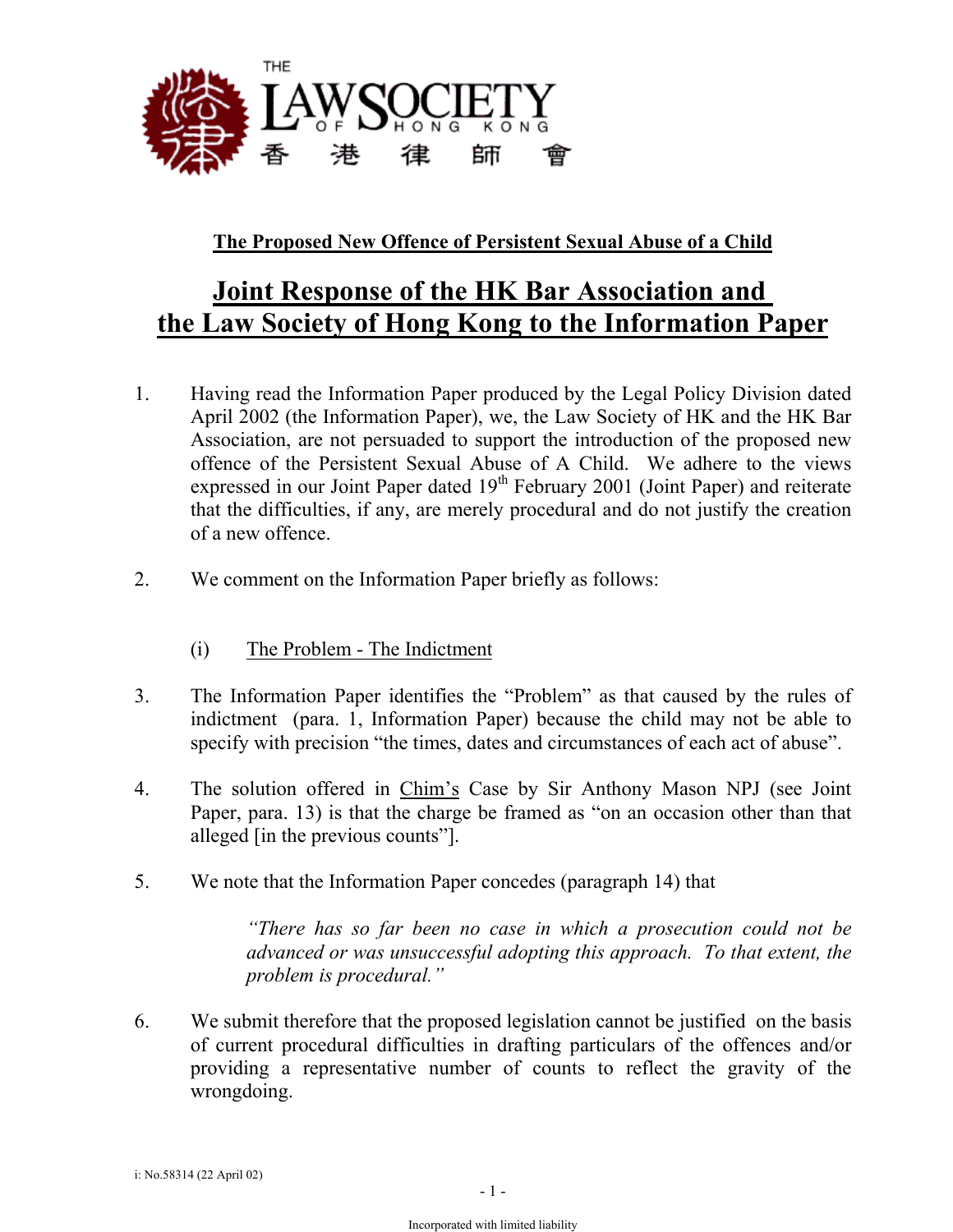

- (ii) "Compartmentalising offences"
- 7. In the absence of a procedural drafting requirement for the proposed legislation, the Information Paper purports to justify it on a wider purpose, to prevent "artificial compartmentalising of offences".
- 8. Whereas we can well foresee the evidentiary difficulty of the child witness straying from earlier witness statements in the course of evidence, this does not justify the abolition of safeguards in the rules of evidence designed to ensure a fair trial. However we doubt that the Information Paper is suggesting that as soon as 3 incidents are particularised in a prosecution under the proposed legislation, the complainant should be permitted without restriction to make allegations for the first time in the witness box. A conviction could be inadvertently (and wrongly) procured by ambush. To allow this would undermine the fairness of our criminal justice system because the Defendant would have no idea of the nature of the wrongdoing of which he is alleged (although not charged) before he is called upon to answer the indictment, apart from the 3 incidents and the general allegation that he may have committed sexual offences in addition thereto.
- 9. Preferring a representative number of counts overcomes the "compartmentalising" objection and we reiterate that the solution offered by Mr. Justice Patrick Chan CJHC (as he then was) in Kwok's case overcomes the evidentiary difficulty.

## (iii) Alternative Verdicts

10. For the very reason that under the proposed legislation, proof of the offences will not have been "compartmentalised" and proven in the conventional way, we do not consider it appropriate to permit statutory alternative verdicts of up to two substantive offences where less than 3 occasions are proved under the proposed legislation. (para. 30, Information Paper). Just as in conspiracy cases, the Prosecution should be made to elect between proceeding on the proposed legislation, alternatively on substantive acts of wrongdoing. If the Prosecution fail on the former, verdicts on the substantive acts should not be permissible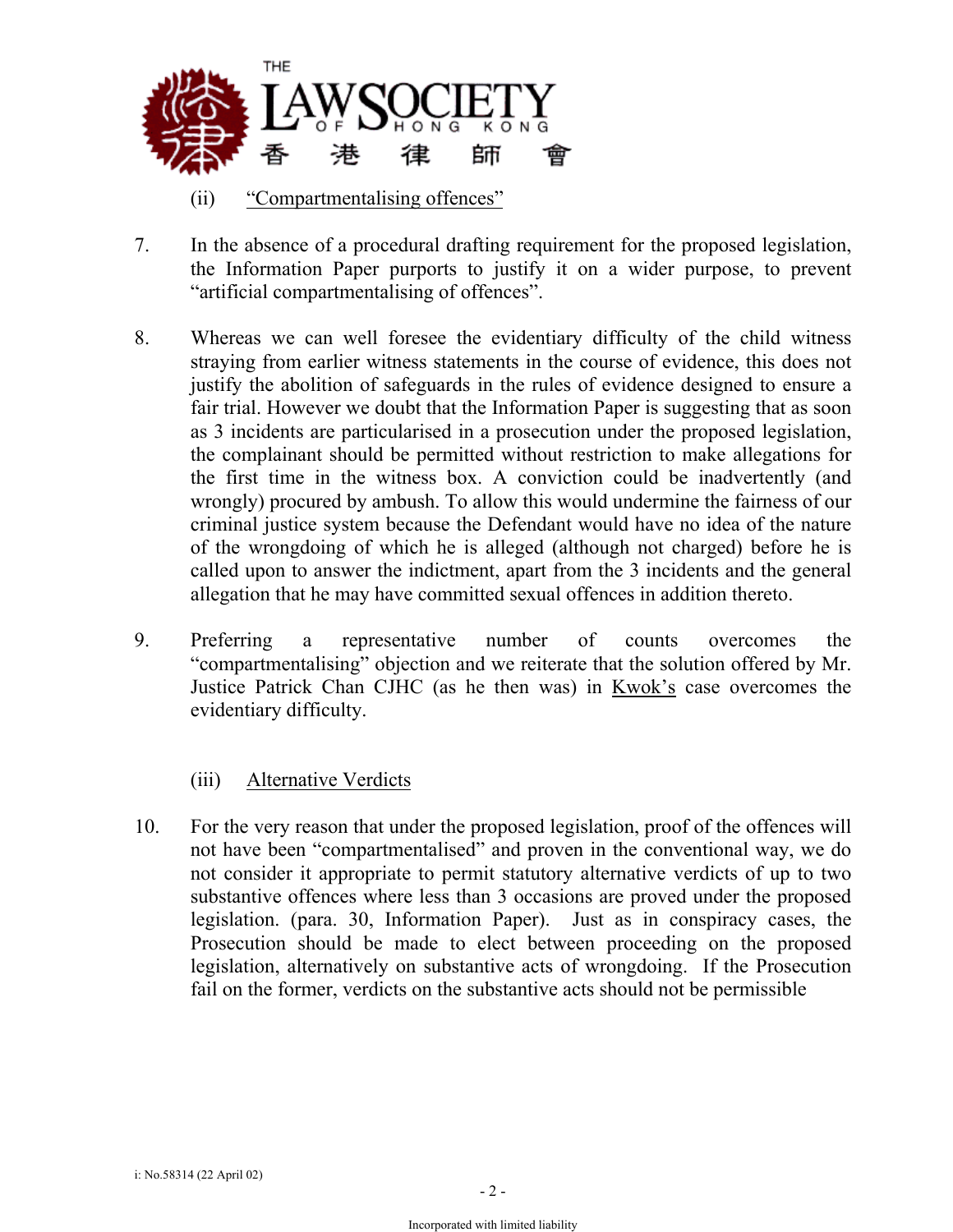

- (iv) Which 3 occasions Verdict and/or Sentence
- 11. The Information Paper recognises that clarification of the verdict may he required prior to sentencing. "*and may require questions to be asked of the jury where the allegations are not all of the same nature*"… (para. 33, Information Paper) The Information Paper states that where there have been allegations of a multitude of offences "*it is perfectly proper for the trial judge to ask the jury upon which allegations their verdict is based*." (para. 25) Should the trial judge also question the jury as to the course of conduct and which of the many sexual incidents upon which evidence was led they found proved?
- 12. We submit that if the jury have to be satisfied as to "*the material facts of the (same) three occasions in question*" (para. 5(d), Information Paper), appropriate investigation of this issue must be made by the Judge at the stage of verdict, as well as sentence.
- 13. With very few exceptions, the trial judge does not go behind the jury's verdict and for good reason. We believe that investigations of the basis of a jury's verdict, whether at the stage of taking the verdict or prior to sentence, may open up a can of worms. It is inappropriate to draw an analogy with the exception in the case of murder/manslaughter verdicts as this relates to a "compartmentalised" single offence, not a course of conduct, potentially over many years. We foresee ample scope for appeals eg where the jury's answers are equivocal and/or where Defence Counsel then seeks further clarification of the jury's answers.
	- (v) The Magic Formula and Sentencing
- 14. We do not accept that the effect of the proposed legislation would be "*in part to simplify the trial procedure*" (para. 26, Information Paper). We do not accept that the Chim approach would lead to an artificial sentence (para.22, Information Paper). The reality is, once a multitude of offences is proved under the conventional method of prosecution, the sentencing judge will be entitled to pass consecutive sentences that can properly reflect the aggravation of multiple offences. We believe that a Magic Formula approach – Three Strikes and You are Out – is more likely to lead to artificial sentences.